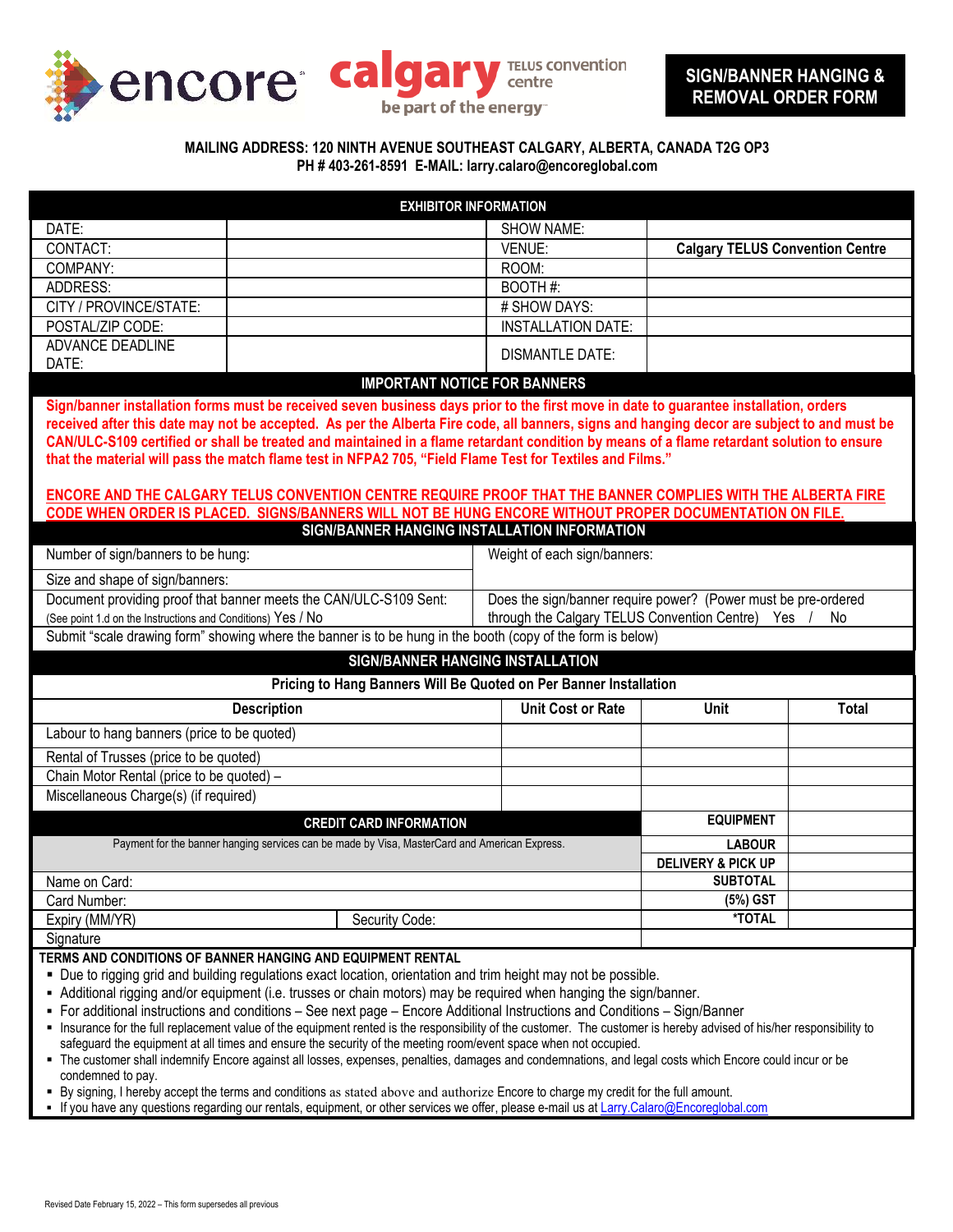## 1) **REGULATIONS**

- a) **Encore reserves the right to refuse service for situation it deems as unsafe.**
- b) All illuminated signage, assembles, motors or electronic equipment must conform to all federal, provincial and local electrical and fire codes.
- c) Delivery of services, equipment or products ordered less than 14 days in advance of your event may not be guaranteed by the Encore.
- d) **As per the Albert Fire code, all banners, signs and hanging decor are subject to and must be CAN/ULC-S109 certified or shall be treated and maintained in a flame retardant condition by means of a flame retardant solution to ensure that the material will pass the match flame test in NFPA<sup>2</sup> 705, "Field Flame Test for Textiles and Films." Proof of compliance is required by Encore and the Calgary TELUS Convention Centre when order is placed. Items will not be hung without proper documentation on file.**
- e) A scale drawing must be provided to ensure banner is hung in the proper location.

## 2) **SERVICES AND EQUIPMENT PROCEDURES**

- a) Material and equipment provided by Encore for this order shall remain the property of the Encore. Exhibitors will be responsible for the protection, safekeeping and return of any equipment rented from the Encore. Additional charges will apply for rental equipment that is damaged or not returned.
- b) Only the Encore personnel are authorized to modify or move signs/banners. Any damage to rented equipment will be billed to the exhibiting firm, plus an administration fee.
- c) There will be a charge to move/change location of already installed sign/banners. Price to be determined.
- d) If the banner has motor or needs to be illuminated, power must be pre-ordered from the Calgary TELUS Convention Centre.

### 3) **CANCELLATION, CLAIMS AND DISCREPANCIES**

a) Any services or special ordered items cancelled within 5 (five) business days of the show opening will be charged a cancellation fee, price to be quoted. Orders cancelled on-site will be charged full amount for the service requested on the signed and agreed order form.

#### 4) **EXCLUSIVITY**

a) Encore is the exclusive supplier of all sign/banner installation services at the Calgary TELUS Convention Centre.